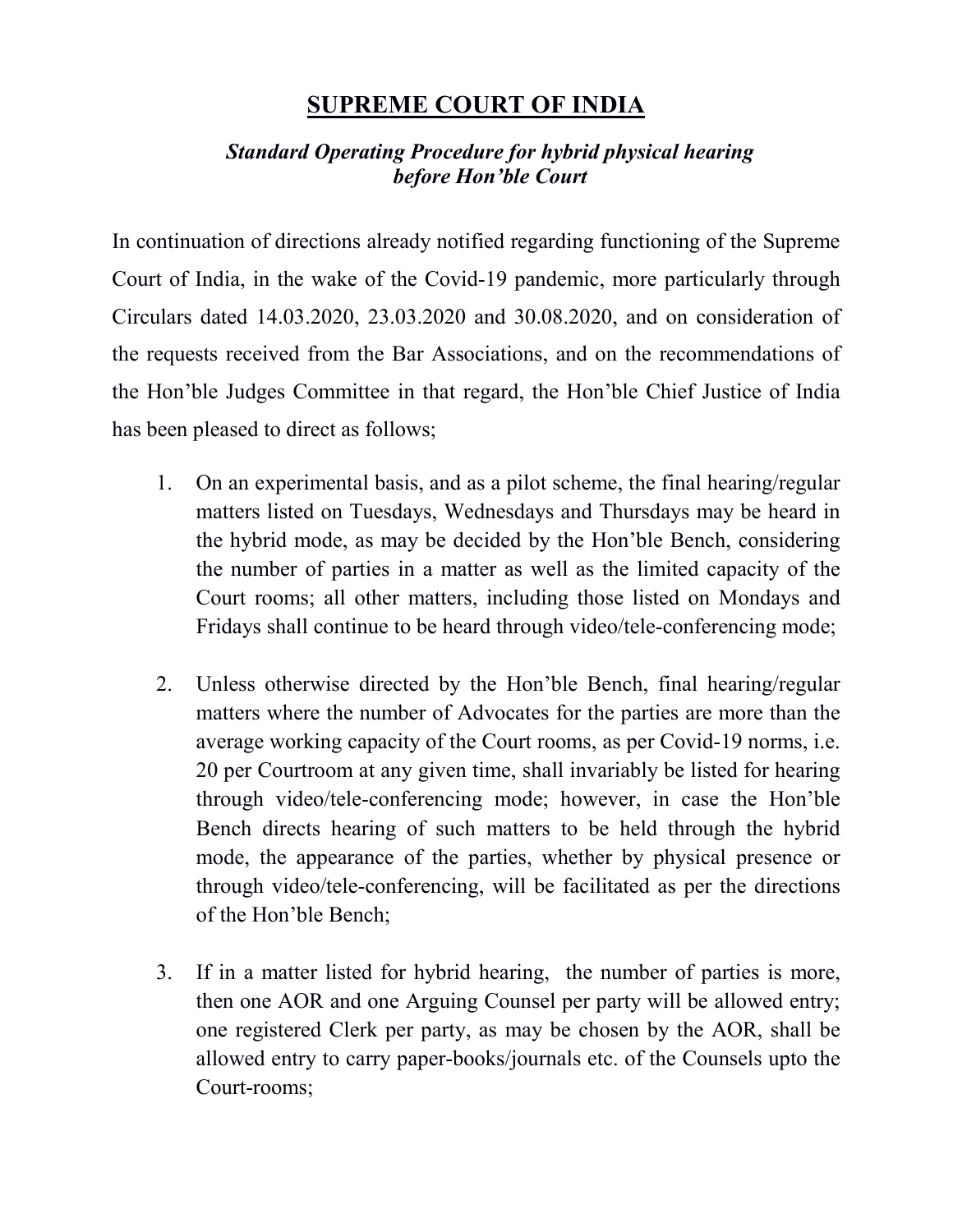- 4. In any such matter as may be listed for hybrid hearing, all the Counsels appearing for one party can appear either through physical presence or through video/tele-conferencing. The Advocate(s)-on-Record may submit their preferences for appearing before the Hon'ble Court either physically or through video/tele-conferencing mode within 24 hours/1:00 PM next day after the publication of the Weekly List of Final Hearing/Regular matters. If the Ld. Advocate-on-Record for a party does not opt for either mode i.e. physical or video/tele-conferencing mode, it shall be presumed that Counsels for the party seek to appear through video/tele conferencing mode and will be facilitated accordingly;
- 5. In case of a matter directed to be listed for hybrid hearing by the Hon'ble Bench, if none of the parties opts for physical hearing, the matter would be taken up for hearing through video/tele-conferencing;
- 6. Entry into the High Security Zone through proximity cards/long term passes shall be kept suspended, till further orders; entry of counsels/parties or such other stakeholders to appear inside Courtroom for hybrid hearing will be through daily "Special hearing passes" which will be issued by the Registry, on the basis of authorization by the concerned Advocate on Record;
- 7. Multiple sets of one chair and table are being placed inside the Court Rooms, in the areas demarcated for Ld. Advocates and it shall be incumbent upon the users to maintain minimum prescribed physical distancing norms between each set, which should not be removed from their positions;
- 8. Special Hearing Pass holders, upon completion of necessary formalities, online or otherwise as may be notified in due time, shall enter the High Security Zone through the designated Gate, after subjecting themselves to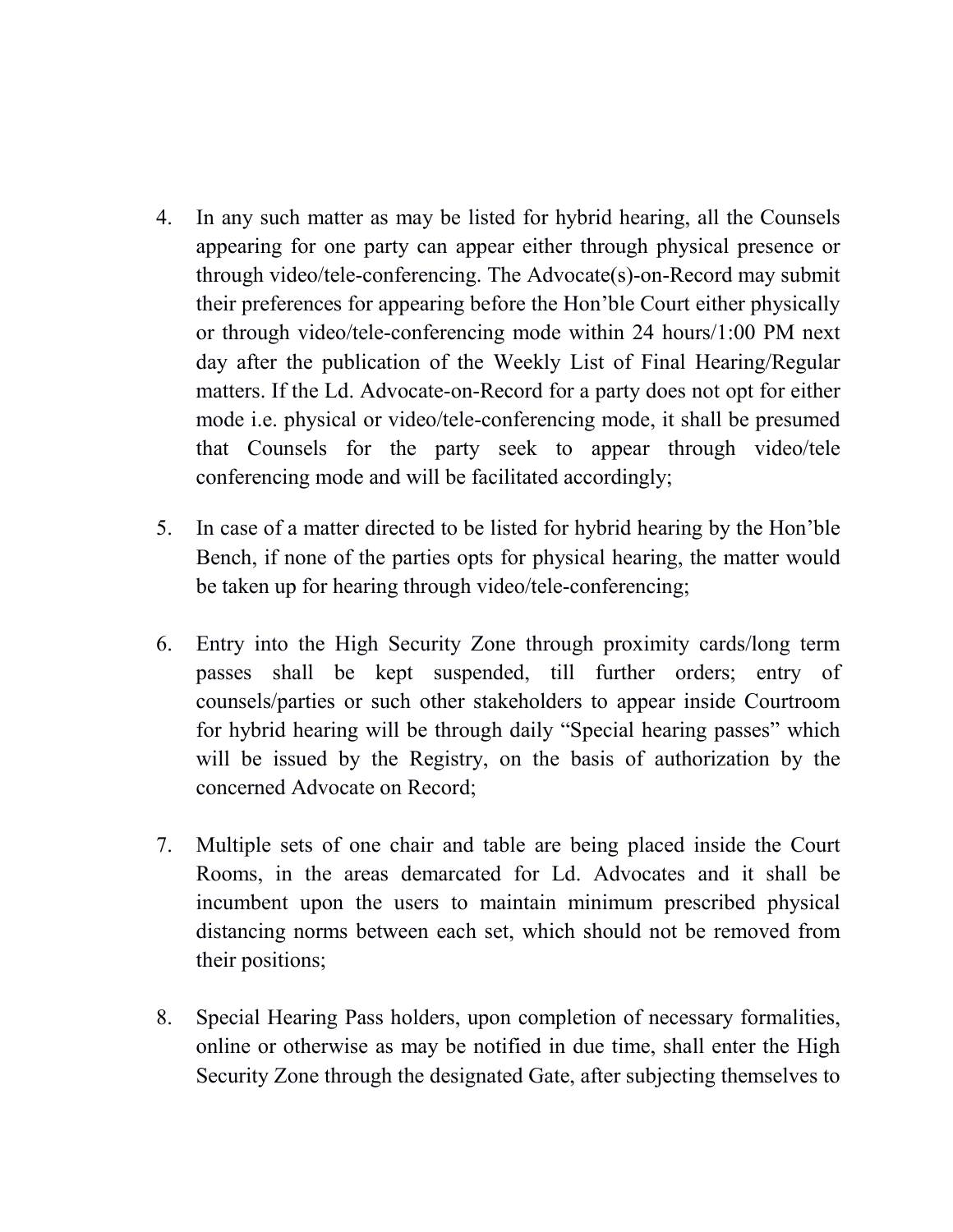the thermal and such other scanning devices as may be installed for detecting body temperature, infection status, etc.

- 9. On entering the High Security Zone, such pass holders may proceed to the designated waiting areas or Bar Lounges/Libraries areas and wait for their turn to enter respective Court Rooms where hybrid hearing of their respective case(s) may be scheduled, and they would proceed only through the movement corridors created and demarcated for the purpose;
- 10. At the designated waiting area(s), volunteers may also guide the Advocates-on-Record/Counsels further, as and when their turn comes for entering the designated Court Room for hearing;
- 11. Subject to the capacity of any Courtroom, the entry of parties in a matter will be permitted not earlier than ten minutes prior to start of hearing of that matter;
- 12. The entry into and exit from each Court Room shall be by separate channels/doors;
- 13. It may be noted that wearing of mask, frequent use of hand sanitizer and maintaining physical distancing norms is mandatory for all entrants into the Supreme Court premises, including into the Court-rooms;
- 14. On completion of hearing of their respective case(s), the Ld. Advocates/ Registered Clerks, etc. shall move out of the High Security Zone through the movement corridor(s) and exit from the designated gates;
- 15. Ld. Advocates/ Counsels having more than one case for hybrid hearing in the Court Rooms shall be issued separate Special Hearing Pass for each case and after hearing of one case is complete, they may wait in the designated staging/waiting area(s) for the purpose for appearing for the next hearing(s);